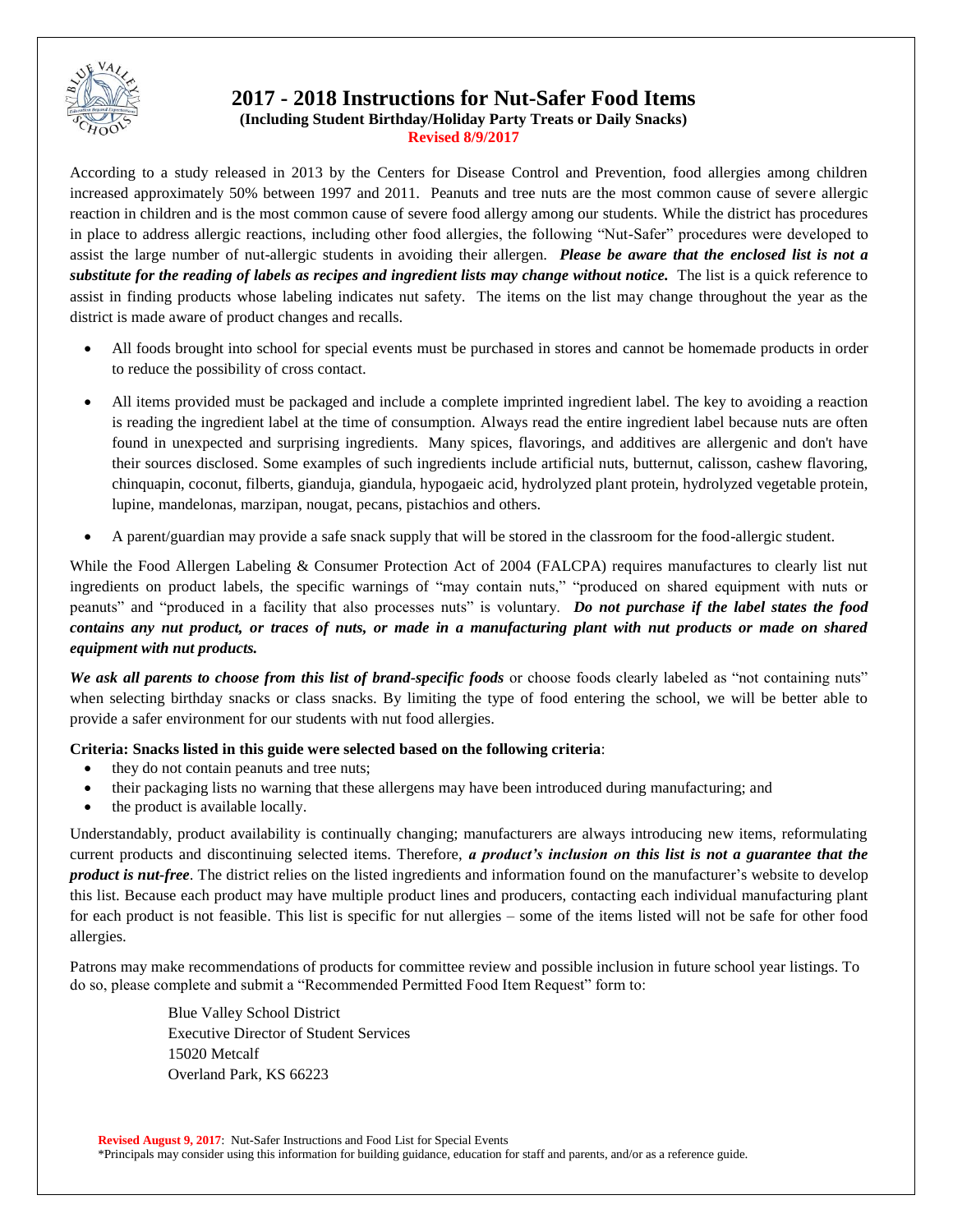

# **Branded List of Permitted Food Items (Including Student Birthday/Holiday Party Treats or Daily Snacks) 2017-2018**

In the interest of supporting healthy schools, we have separated snacks with more nutritional value under "Daily Snacks" and products with less nutritional value under "special occasions."

## **Items to consider for** *Daily Snack*

Any healthy snack which is (1) a packaged product that (2) includes an ingredient label, and (3) clearly displays a "No Nuts," or "Made in a nut-free facility," label is also allowed in the nut-safer classroom. *If the product is not included on this list, a parent must show the label to the office before taking the snack to the classroom.*

## **Approved Brands**

Increasingly companies are manufacturing products specifically for individuals with life-threatening allergies. In addition to being nut-safer, these products frequently are also safe for other food-based allergies. Based on packaging claims, all products from the following brands are approved for nut-safer classrooms:

**Enjoy Life Foods**; "Free from the "top eight" allergens: Wheat/gluten, dairy, peanuts, tree nuts, egg, soy, fish and shellfish. (*enjoylifefoods.com*)

**Lucy's:** "Gluten free and made without milk, eggs, peanuts, or tree nuts." (*westminstercrackers.com*)

**Home Free**: "Made in a dedicated bakery free of peanuts, tree nuts, eggs, dairy, wheat, and gluten." (*homefreetreats.com*)

**Don't Go Nuts**: "Our nut-free ingredients are processed using only nut-free equipment." (*dontgonuts.com*)

**Mama Resch's**: "No gluten, wheat, corn, soy, caseil, dairy, peanuts, tree nuts, all natural." *(mamareschs.com*)

## **FRESH FRUITS & VEGETABLES**

• Organic or conventional

## **DRIED & CANNED FRUIT**

- Raisins **NOT** yogurt covered (*Best Choice, Sunmaid, Sunmaid Organic*)
- Craisins *(Ocean spray*)
- Sunsweet Prunes (*Sunsweet*)
- Canned fruit small individual containers (*Del Monte*)
- Canned fruit (*Native Forest edwardsandsons.com/native\_shop\_fruit*)
- Applesauce-small individual containers (*Best Choice, Mott's, Musselman's*)
- Applesauce on the go: apple, apple cinnamon and apple strawberry, apple banana (*Materne GoGo squeeze*)

## **CEREAL**

- Apple Zings (*Malt-O-Meal*)
- Autumn Wheat (*Kashi*)
- Berry Cobbler Granola (*Cascadian Farms*)
- Berry Colossal Crunch (*Malt-O-Meal*)
- Chex: Cinnamon, Vanilla (*General Mills*)
- Cinnamon Crunch (*Cascadian Farms*)
- Cinnamon Toast Crunch (*General Mills*)
- Alpha-Bits (*Post)*
- Cinnamon Toasters (*Malt-O-Meal*)
- Cheerios: chocolate, frosted, fruity, multi grain, regular (*General Mills*)
- Cocoa Roo's (*Malt-O-Meal*)
- Cookie Crisp (*General Mills*)
- Crispy Rice (*Malt-O-Meal*)
- Fruity Pebbles (*Post)*
- Fruity Dyno Bites (*Malt-O-Meal*)

**Revised August 9, 2017**: Nut-Safer Instructions and Food List for Special Events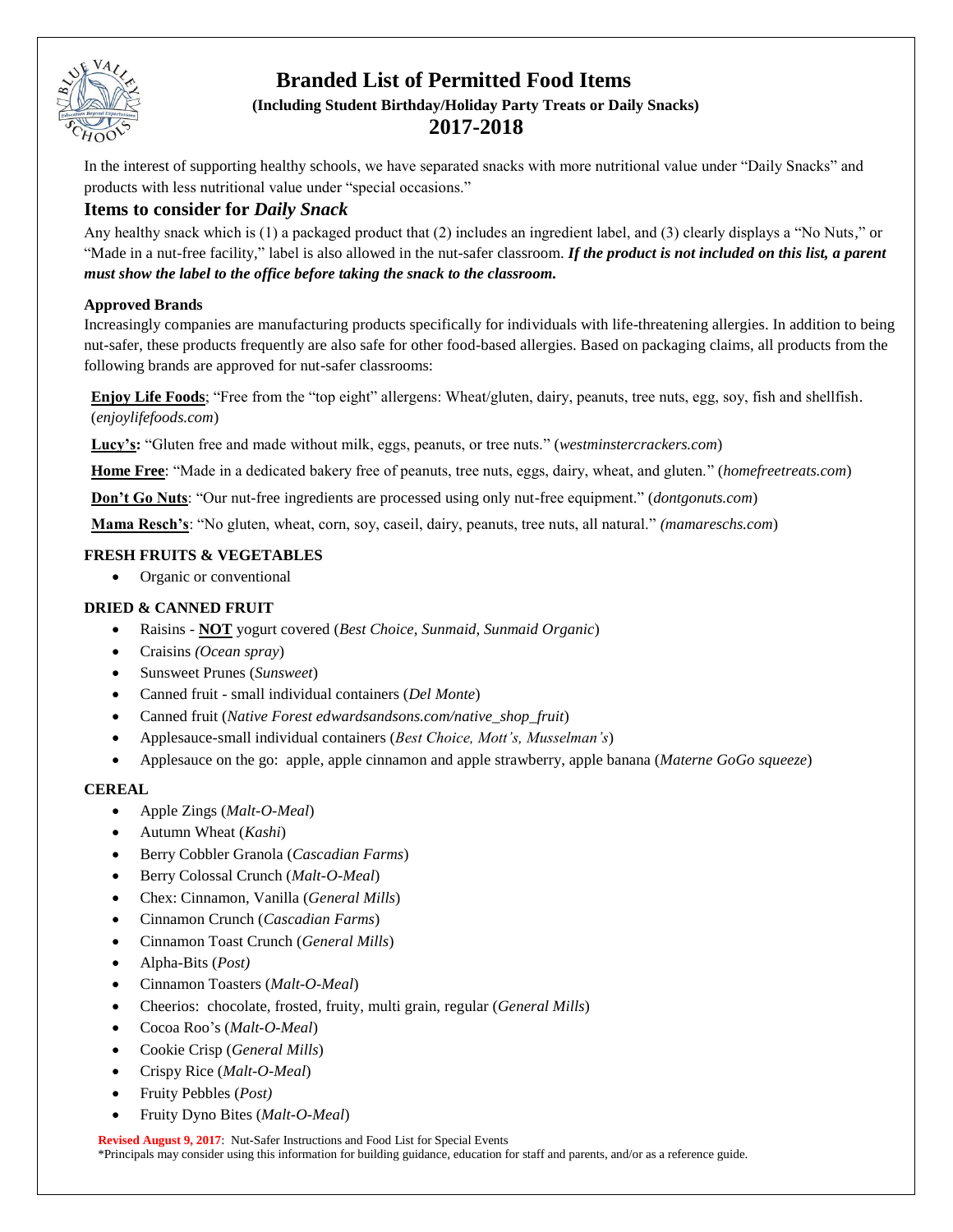- Graham Crunch (*Cascadian Farms*)
- Golden Crisps (*Post*)
- Golden Puffs (*Malt-O-Meal*)
- Golden Grahams (*General Mills*)
- Honey Graham Toasters (*Malt-O-Meal*)
- Heart to Heart Cereal: Honey Toasted (*Kashi*)
- Honeycomb (*Post*)
- Honey Buzzers (*Malt-O-Meal*)
- Kix: Honey or Original (*General Mills*)
- Lucky Charms (*General Mills*)
- Marshmallow Matey's (*Malt-O-Meal*)
- Mini Wheats: Chocolate, Original and Strawberry (*Kellogg's*)
- Purely Os (*Cascadian Farms*)
- Shredded Wheat spoon size: Original (*Post)*
- Frosted Mini Spooners: Original and Strawberry Crème (*Malt-O-Meal*)
- Tootie Fruities (*Malt-O-Meal*)
- Trix (*General Mills)*

## **DAIRY PRODUCTS**

- Cottage Cheese: Fat Free, Low fat and Old Fashion (*Anderson/Erickson Dairy*)
- Mozzarella Snacking Cheese *(BelGioioso*)
- String Cheese (*Best Choice, Crystal Farms, Frigo and Sargento*)
- Stringles (*Organic Valley***)**

## **YOGURTS**

- Yogurt: Blueberry, Vanilla (*Anderson/Erickson Dairy*)
- Yogurt Greek: Plain, Strawberry, Vanilla, Blueberry (*Dannon*)
- Yogurt Blends, Fruit on the Bottom, Yo Baby, YoTot, YoKids (*Stoneyfield)*
- Yogurt: 6 oz: Light and Fit (*Dannon*)
- Yogurt Tubes: Gogurt (*Yoplait*)

## **BOXED JUICES & DRINKS**

- Fruit/box drinks (*Minute Maid Juice, Capri Sun, Hi-C, Kool-Aid Jammers; Honest Juice*)
- Apple juice (*Martinellis*)
- Hot Chocolate: Rich Milk Chocolate (*Nestle*)

## **CRACKERS**

- Cheddar Bunnies: Organic, Sour Cream and Onion, White Cheddar, Whole Wheat (*Annie's Homegrown*)
- Cheez-it (*Sunshine)*
- Goldfish: Cheddar, Colors, Flavor Blasted Xtra Cheddar, Parmesan, Pizza, Pretzels and Whole Grain Cheddar (*Pepperidge Farm*)
- Organic Honey Graham Crackers (*Annie's Homegrown*)
- Grahams Crackers: Original (*Keebler*), Cinnamon Honey (*Skeeter Nut Free*)
- Honey Graham Sticks (*Back to Nature*)
- Handi Snacks: Breadsticks and Cheese and Crackers 'n Cheese Dip (*Kraft*)
- Premium Saltine Crackers: Original (*Nabisco*)
- Ritz Cracker: Original, Whole Wheat (*Nabisco*)
- Organic Saltine Classics (*Annie's Homegrown*)
- Snack Crackers: Original 7 Grain (*Kashi*)
- S'moreables (*Kinnikinnick Foods*)
- Special K Cracker Chips: Sea Salt (*Kellogg's*)

#### **Revised August 9, 2017**: Nut-Safer Instructions and Food List for Special Events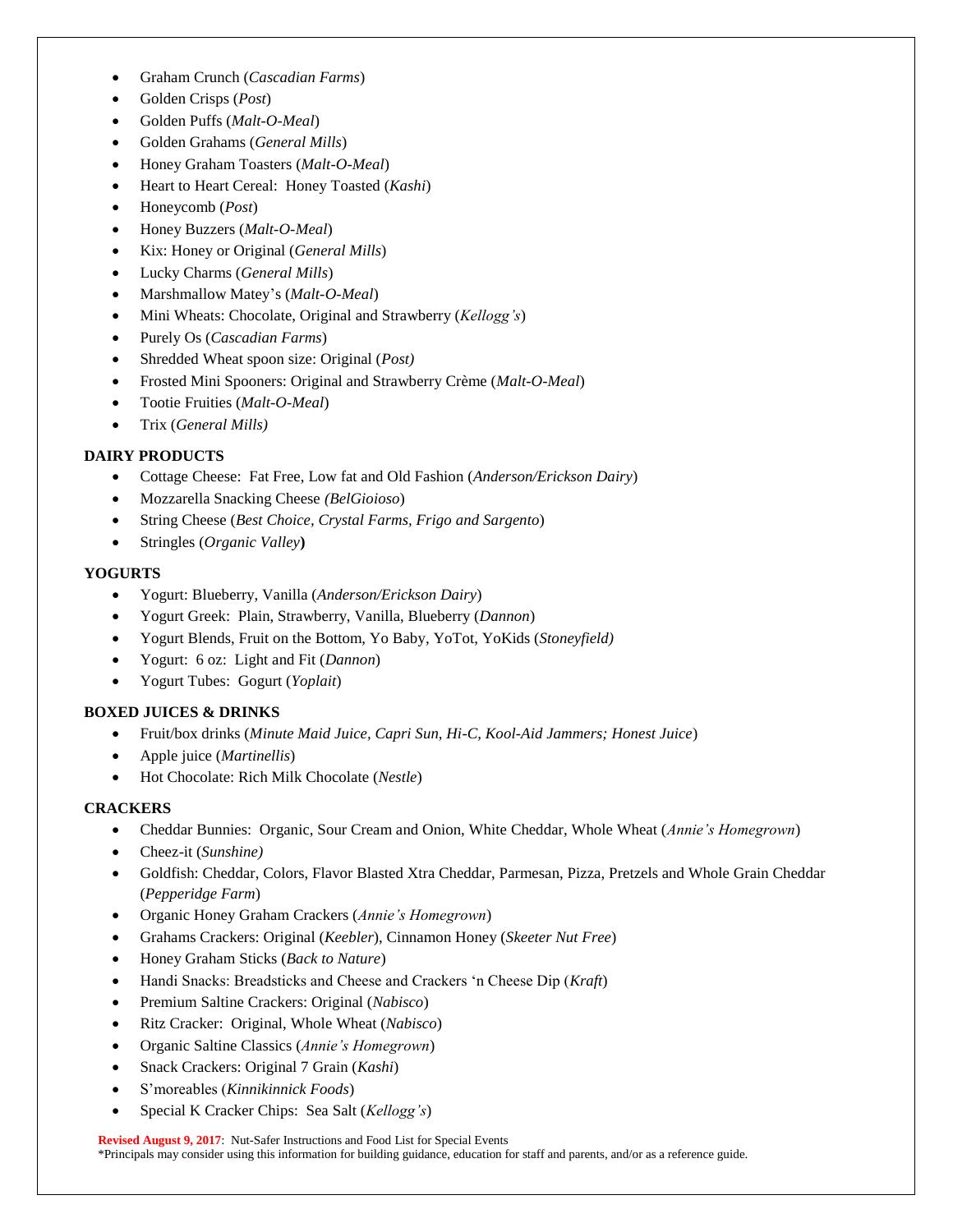- Triscuit Thin Crisps: Original *(Nabisco*)
- Wheat Thins: Original (*Nabisco*)
- Organic Stoneground Wheat, Harvest Whole Wheat crackers (*Back to Nature*)
- Zesta Saltine Crackers: Original and Whole Wheat (*Keebler)*

#### **POPCORN**

- Healthy Pop Popcorn: Kettle Corn (*Jolly Time*)
- 100 Calorie Mini Bags: Butter (*Act II*)
- Natural and Butter Flavor (*Newman's own*)
- Popcorn (*Act II, Best Choice, Pop Secret*)
- Original, Black Pepper, Ultra-Light White Cheddar, Naturally Sweet (*Skinny Pop*)
- Popcorn Kernels (*Arrowhead Mills*)

#### **PUDDING & GELATIN**

- Handi Snack Pudding Cups: Regular and Sugar Free: Chocolate, Vanilla (*Kraf*t)
- Snack Pack Pudding Cups: Regular, Chocolate, Vanilla (*Hunt's/ConAgra Foods*)
- Gelatin Cups: Regular and Sugar-Free (*Jello*)
- Pudding cups (*Zen Organic Soy zensoy.com*)

## **MISC. FOODS**

- Beef Jerky: Original (*Jack's, Slim Jim*)
- Mini Bagels: 100% Whole Wheat, Blueberry, Brown Sugar, Plain (*Thomas*)
- Popped Rice Snacks: Apple Cinnamon, BBQ, Cheddar Cheese, Ranch (*Quake*r)
- Organic Guacomole Minies and Classic Guacomole Minies (*Wholly Guacamole*)
- Salsa (*Pace, Tostito's, Taco Bell, Amy's*)
- Wowbutter
- Sunbutter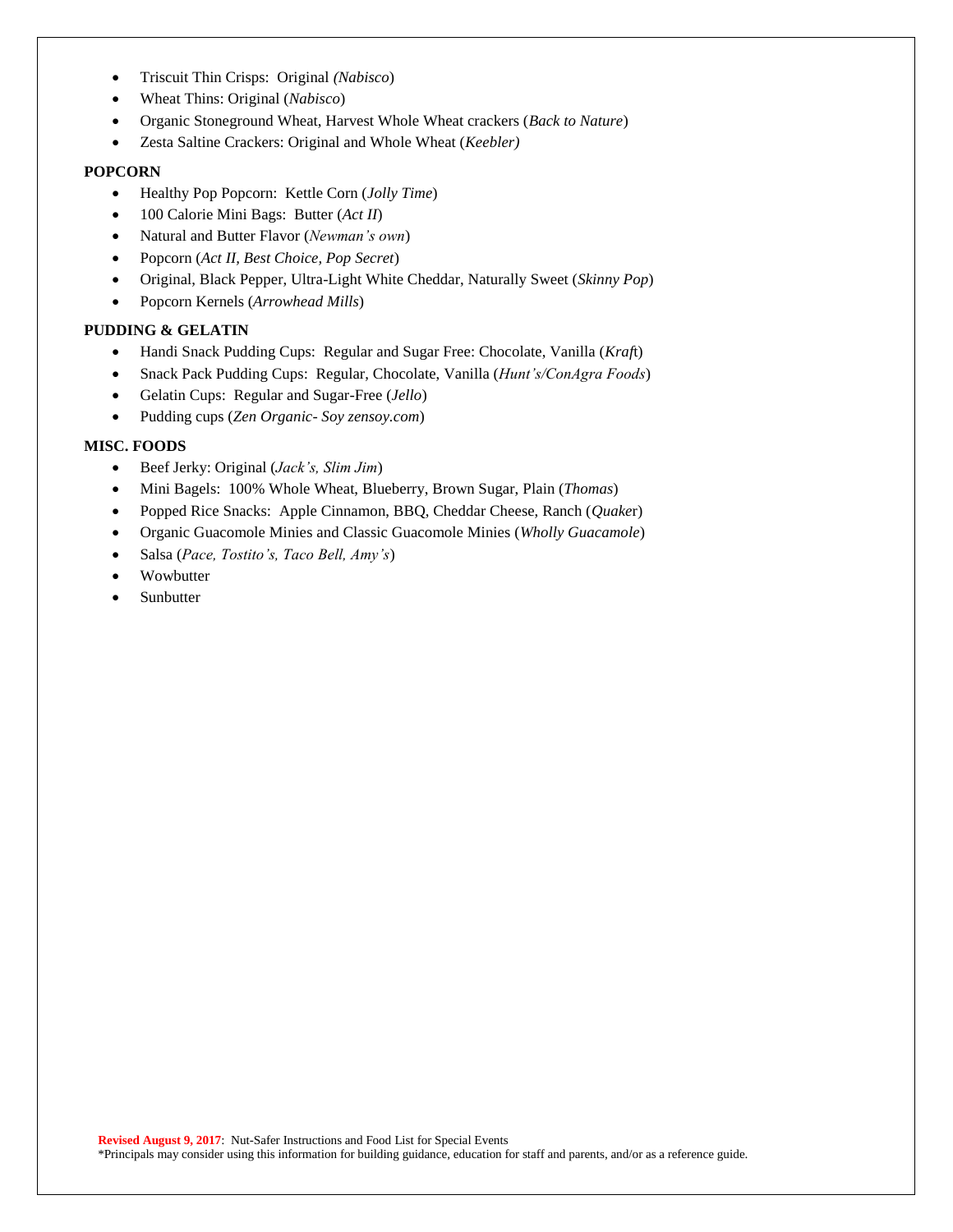# Additional Items to consider for *Special Occasions*

Any snack which is (1) a packaged product that (2) includes an ingredient label and (3) clearly displays a "No Nuts," "made in a nut-free facility" or "Allergy Free" labels are also allowed in the nut-safer classroom. If this product not included on this list, the parent must *show this label to the office before taking the snack to the classroom.*

#### **Approved Brands**

Increasingly companies are manufacturing products specifically for individuals with life threatening allergies. In addition to being nutsafer, these products frequently are also safe for other food-based allergies. Based on packaging claims, all products from the following brands are approved for nut-safer classrooms:

**Don't Go Nuts**: "Our nut-free ingredients are processed using only nut-free equipment."

**Enjoy Life Foods**: "Free from the "top eight" allergens: Wheat/gluten, dairy, peanuts, tree nuts, egg, soy, fish and shellfish.

**Home Free**: "Made in a dedicated bakery free of peanuts, tree nuts, eggs, dairy, wheat, and gluten."

**Lucy's:** "Gluten free and made without milk, eggs, peanuts, or tree nuts."

**Mama Resch's**: "No gluten, wheat, corn, soy, caseil, dairy, peanuts, tree nuts, all natural."

**Surf Sweets**: "Free of the 10 Most Common Allergens. Made in Nut-Free Facility."

## **CANDY**

- Andes Mints (*Tootsie Roll*)
- Candy Canes (Bob's Red & White Mint Canes)
- Chocolate Chips- Semi sweet and Dark Chocolate (*Enjoy Life*)
- Dum Dum Pops (*Spangler Candy*)
- Jolly Rancher Hard Candy (*Hershey's*)
- Junior Mints (*Tootsie Roll*)
- Lifesaver: Hard Candies (*Wrigley*)
- Life Saver Gummies (*Wrigley)*
- Lollipops, organic (*Yum Earth*)
- Marshmallows: Regular (*Kraft*)
- Organic jelly beans, Gummy Bears, Gummy Worms (*Surf Sweets*)
- Pez Candy (*Pez*)
- Red Vines: Original Twists and Black Twists (*American Licorice Co*.)
- Skittles: Original (*Wrigley)*
- Smarties: Original and Smarties Love Hearts
- Sweet Tarts (*Nestle)*
- Starburst Fruit Chews: Original, FavReds and Tropical (*Wrigley*)
- Starburst Jelly Beans (*Wrigley*)
- Tootsie Pops (*Tootsie Roll*)
- Tootsie Roll: Midgees (*Tootsie Roll*)
- Twizzlers: Cherry and Strawberry Twists, Rainbow Twists, Cherry Peel and Pull, Cherry Bites (*Hershey*)

## **FRUIT SNACKS**

- Fruit by the Foot (*General Mills*)
- Fruit Rollups (*General Mills*)
- Fruit Crisps: Fuji Apple (*Brothers All Natural*)
- Fruit Snacks (*Welch's*)
- Gusher's (General Foods)
- Organic Bunny Fruit Snacks Sunny Citrus, Berry Patch, Tropical Treat (*Annie's Homegrown*)
- Clif Kid Z Fruit Rope: Grape, Mixed Berry and Strawberry (*Cliff Bar***)**

## **CHIPS**

- Bugles: Original and Nacho Cheese (*General Mills*)
- Cheetos: Baked, Crunchy and Puffs (*Frito Lay*)
- Doritos: Cool Ranch and Nacho Cheese (*Frito Lay*)
- Fritos: Chili Cheese, Original and Scoops (*Frito Lay*)
- Funyuns (*Frito Lay*)
- Mission Tortilla Chips: Rounds, Strips and Triangles (*Mission*)

**Revised August 9, 2017**: Nut-Safer Instructions and Food List for Special Events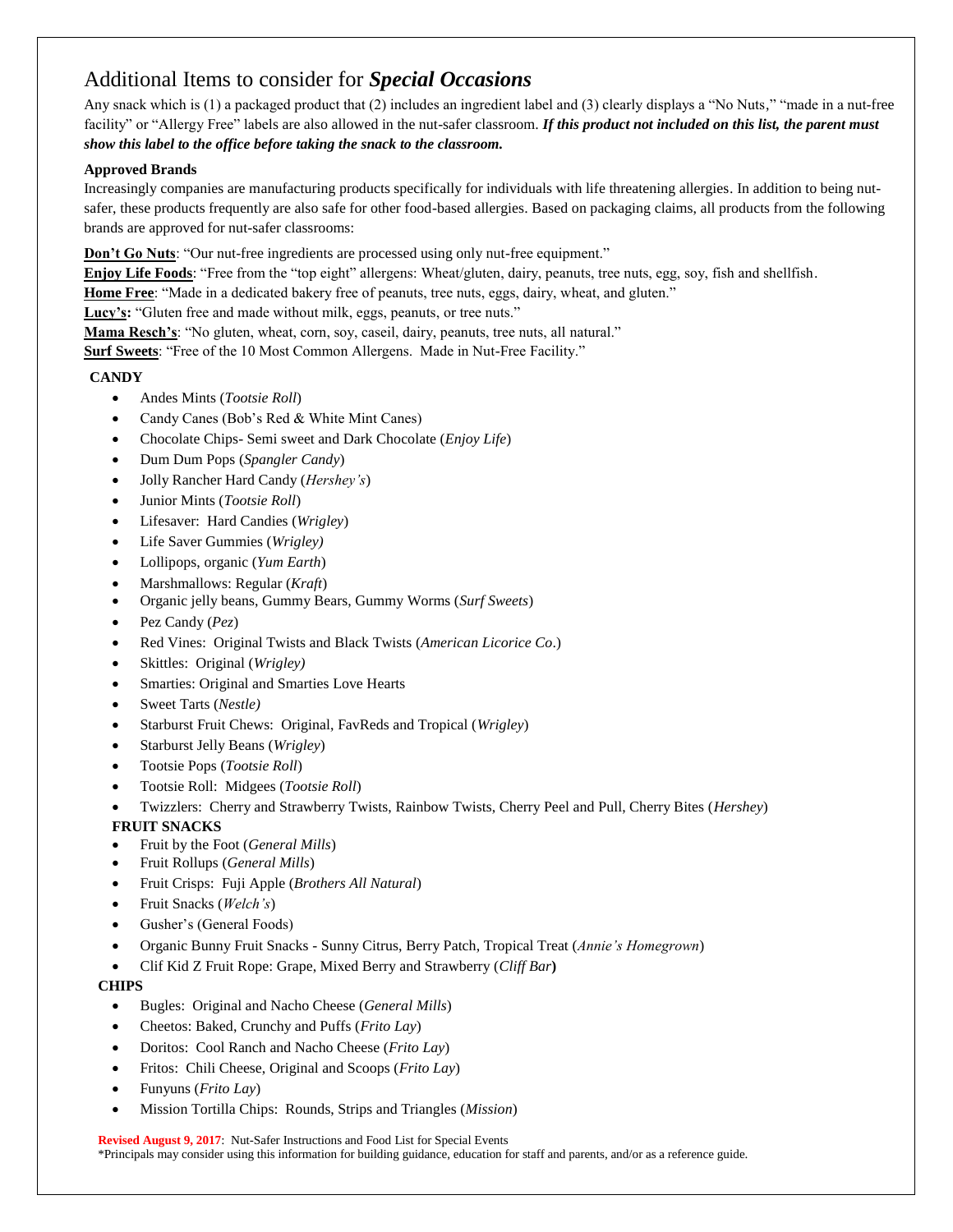- Multigrain Tortilla Chips: Sea Salt, Sub-lime, How Sweet Potato it is, Summertime Blues (*Late July*)
- Munchies: Cheese Fix, Totally Ranch (*Frito Lay*)
- Organic Snack Mix (*Annie's Homegrown*)
- Pirate's Booty: White Cheddar (*Pirate Brands*)
- Potato Chips: Baked, Baked BBQ, BBQ, Cheddar and Sour Cream, Classic and Sour Cream and Onion (*Frito Lay*)
- Potato Chip (*Kettle*)
- Pretzel Crisps: Original (*Snack Factory*)
- Pretzels: Sticks, Mini, Snaps (*Snyder's of Hanover*)
- Pringles: Cheddar, Original, Snack Stack and Sour Cream and Onion (*Pringles*)
- Rold Gold Pretzels: Rods
- Ruffles: Baked, Original, Reduced Fat, Sour Cream and Cheddar and Sour Cream and Onion (*Frito Lay*)
- Smart Puffs: Wisconsin Cheddar (*Pirate Brands*)
- SunChips: Cheddar, French Onion, Garden Salsa and Original (*Frito Lay*)
- Tostito Tortilla Chips: Baked, Bite Size, Hint of Lime, Multigrain, Restaurant Style/Scoops (*Frito Lay*)
- Way Better Snacks Tortilla Chips; Sweet Potato, Multi Grain and Black Bean (*Simply Sprouted*)
- Wavy Potato Chips: Original, Hickory BBQ and Ranch (*Frito Lay*)

## **COOKIES**

- Animal Crackers (Nabisco)
- Bunny Cookies: Cocoa and Vanilla (*Annie's Homegrown*)
- Bunny Grahams: Chocolate, Chocolate chip, Cinnamon, Honey (*Annie's Homegrown*)
- Chips Ahoy: Chewy, Original and Reduced Fat (*Nabisco*)
- Chocolate Chip Mini Cookies (*Skeeter Nut Free*)
- Classic Crème (Back to Nature)
- Dick & Jane Educational Snacks: Cookies
- Fudge Shoppe: Fudge Stripes (*Keebler*)
- Oreo: Original, Chocolate Cream, Golden, Chocolate Mint, Double-Stuff (*Nabisco*)
- Ginger Snaps (*Nabisco*)
- Grahams: Cinnamon and Honey (*Skeeter Nut Free*)
- KinniToos: Chocolate Sandwich and Vanilla Sandwich (*Kinnikinnick Foods*)
- Lorna Doone (Nabisco)
- Montana's Chocolate Chips Cookies (*Kinnikinnick Foods*)
- Newtons: Fig, Triple Berry, Blueberry (*Nabisco*)
- Oreo Cookies: Original, Double Stuff, Chocolate Mint *(Nabisco*)
- Rice Krispies Marshmallow Treat: Original (*Kellogg*)
- Scooby Doo Graham Cracker Sticks: Honey and Cinnamon (*Keebler*)
- Snack 'n Go Packs: Chocolate Chip (*Lucy's*)
- Snackwell's: Crème Sandwich (*Kraft*)
- Teddy Grahams: Chocolate, Chocolaty Chip, and Honey (*Nabisco*)
- Vanilla Wafers: Mini, or Original (*Nabisco or Keebler*)

## **ICE CREAM**

- Popsicles (*Popsicle*)
- Welch's 100% Juice Ice Bars
- Fudgesicles (*Fudgesicle*)

#### **SNACK CAKES & DONUTS**

- Donuts: Cinnamon Sugar, Chocolate Dipped, Maple and Vanilla Glazed (*Kinnikinnick Foods*)
- Rich & Creamy Vanilla Frosting (*Betty Crocker*)

*The preceding list will be reviewed annually. Please note that the district is reliant on the listed ingredients and information found on the manufacturer's websites. This list is specific for nut allergies – some of the items listed will not be safe for other food allergies. If in any doubt, student should not consume the food in question.*

**Revised August 9, 2017**: Nut-Safer Instructions and Food List for Special Events